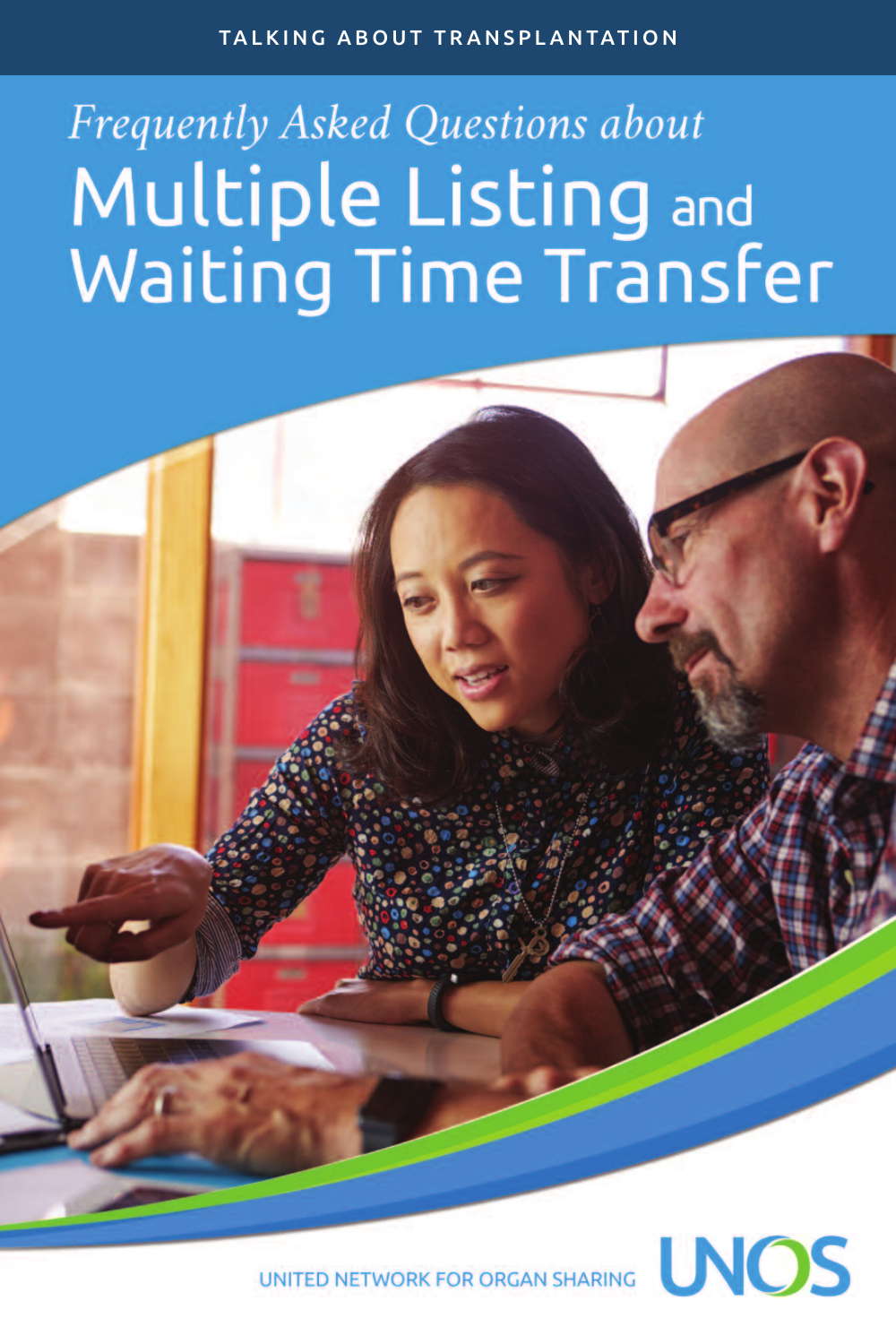# **Who are UNOS and the OPTN?**

United Network for Organ Sharing (UNOS) is a non-profit charitable organization that manages the nation's transplant system —known as the Organ Procurement and Transplantation Network (OPTN)— under contract with the federal government. As the OPTN, UNOS helps create and define organ sharing policies that make the best use of donated organs. This process involves continuously evaluating new advances and discoveries so policies can be adapted to best serve patients waiting for transplants.

All transplant programs and organ procurement organizations throughout the country are OPTN/UNOS members and are obligated to follow the policies the OPTN creates for allocating organs.

## **How am I listed for a transplant?**

If you have a condition leading to organ failure, your doctor may recommend you for an organ transplant. To become a transplant candidate, you must be evaluated and accepted by a transplant hospital. It is up to each hospital to decide whether or not it will accept someone as a transplant candidate.

## **How am I considered for organs from deceased donors?**

You are considered for available organs based on a combination of medical facts entered into a computerized matching program. These factors include blood and tissue type, medical urgency, body size, distance between the donor and transplant hospital and time spent waiting for a transplant.

The distance between the donor and transplant hospital is important because the less time the organ must be preserved outside the donor's body, the better the chance that it will function when transplanted. There are three levels considered: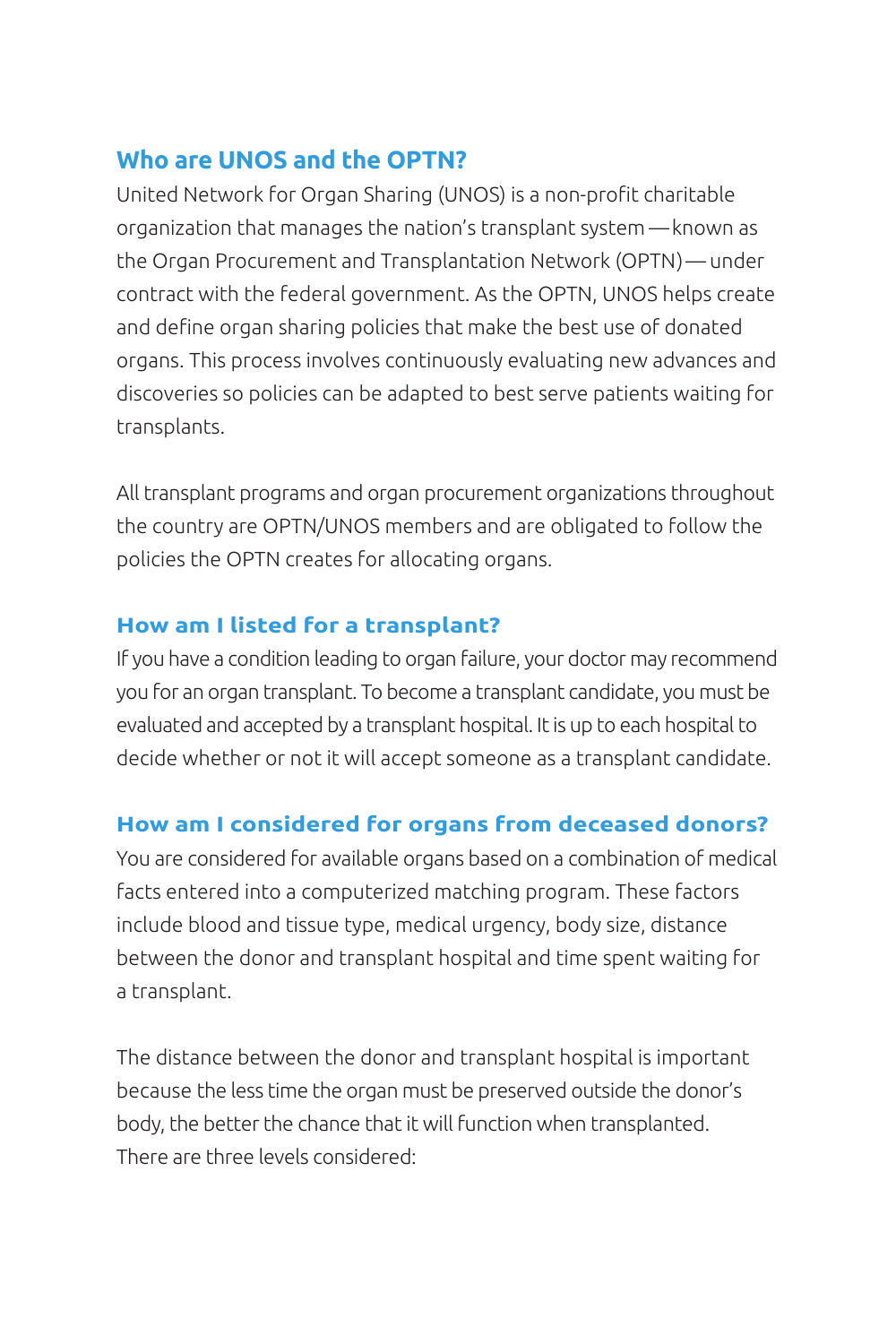- *local*. This is the area served by the local organ procurement organization (OPO) where the donation occurs. There are 58 OPOs nationwide. These areas are often statewide but can be smaller (such as a large city or part of a state) or larger (a multi-state area). Your transplant program can tell you what your local area is.
- *region or zone.* If there are no suitable local matches, organs are offered to patients at transplant hospitals in a wider area. Kidneys, livers, pancreases and intestinal organs are first offered within one of 11 regions of the United States. Heart and lung offers are considered for candidates within 500 miles of the donor site, then 1,000 miles, then 1,500 miles.
- *nationwide.* If there are no matches in the local area or region, organs will be offered to anyone in the United States who is a potential match.

#### **What is multiple listing?**

Multiple listing involves registering at two or more transplant hospitals. Since candidates at hospitals local to the donor hospital are usually considered ahead of those who are more distant, multiple listing may increase your chances of receiving a local organ offer.

## **Could multiple listing shorten my waiting time for a transplant?**

Some studies suggest multiple listing can shorten the average waiting times of kidney transplant candidates by several months. This does not guarantee that every multiple-listed patient will have a shorter waiting time.

Many factors affect how long you might wait for a transplant. Of course, not enough organs are donated each year to meet everyone's needs. Everyone in the transplant community shares the goal of increasing organ donation to save and enhance more lives.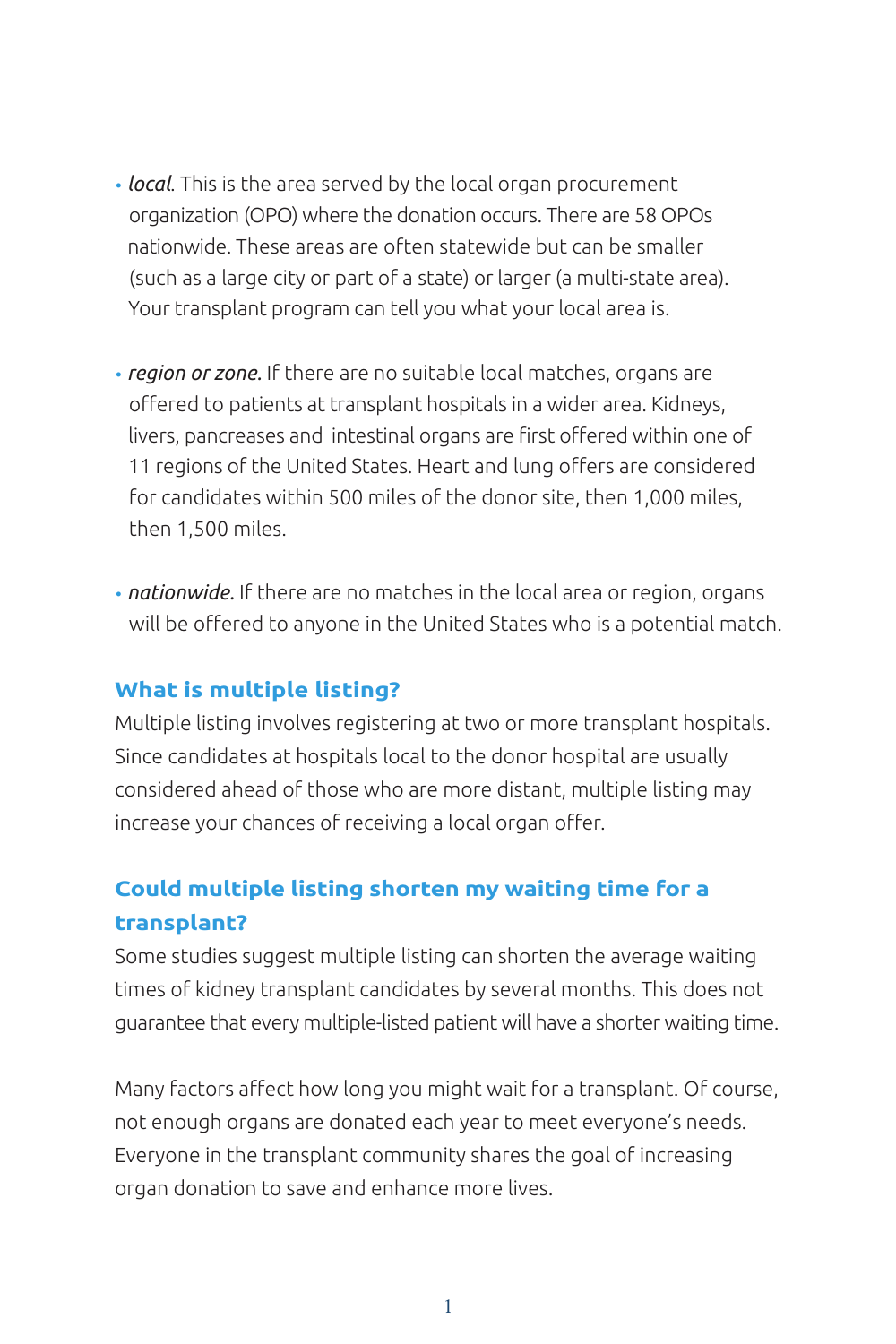Other waiting time factors include how urgent the patient is and how closely the donor and candidate match on body size and blood type. Some kidney and pancreas candidates have a "highly sensitized" immune system because of earlier transplants, pregnancy or multiple blood transfusions. Highly sensitized patients will only be good matches for a limited number of organ offers, so they often wait longer than non-sensitized candidates.

#### **Are there any restrictions?**

OPTN policy allows multiple listing. It will still be up to the individual hospital to decide whether to accept you as a candidate. You probably would not benefit from listing at multiple hospitals in the same local allocation area. This is because waiting time priority is first calculated among candidates at all hospitals within the local donation area, not for each hospital individually.

Some transplant programs may not accept multiple-listed patients. Others may set their own requirements for multiple-listed candidates. If you are considering multiple listing, you should ask the transplant team how they handle such requests.

## **What is involved in multiple listing?**

As with any transplant listing, you must be considered and accepted by a transplant hospital. This involves completing an evaluation and agreeing to meet any conditions set by the program (for example, ability to come to the hospital within a certain time if you are called for an organ offer).

Check with your insurance provider to see if they will reimburse the cost of additional evaluations. You should also consider other costs associated with listing that insurance may not cover. For example, you may need to pay for travel and lodging if the hospital is further from your home. You should also find outwhether your post-transplant medical carewill be provided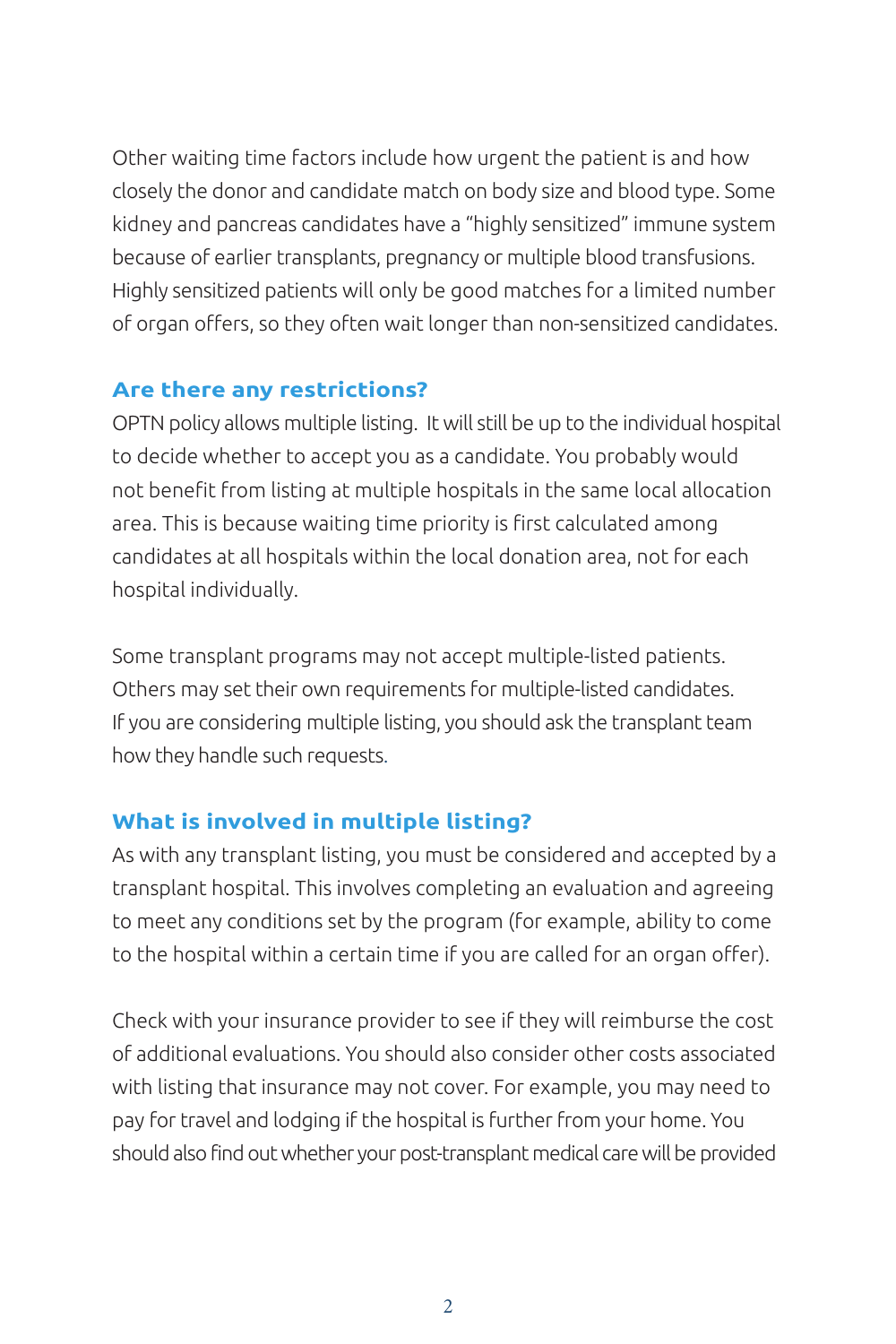at the transplant hospital or can be transferred to a facility closer to your home. In addition, you need to maintain current lab results and contact information for each transplant program where you list. Each program will need current information should they receive an organ offer for you. Through the OPTN database, your program can know if you are multiplelisted but may not know the other hospital(s) where you are listed.

## **If I list at more than one hospital, how is my waiting time considered?**

Depending on the organ you need, waiting time may be a factor in matching you for an organ offer. Waiting time is a more important factor for certain organ types such as kidney and pancreas. It is less of a factor with heart, liver, and intestinal organs. For these organs more priority is given for factors such as medical urgency.

If you are a lung transplant candidate age 12 or older, waiting time will not be used at all in matching you with organ offers. Lung transplant priority is given for a combination of medical urgency and expected post-transplant survival. Waiting time is a factor for lung transplant candidates age 11 and younger.

If you are listed for a kidney transplant, your waiting time will be calculated from when you start dialysis to treat kidney failure. Your waiting time will be the same at each transplant program where you list, as long as each program has the same information about when you started dialysis.

If you are listed for any other organ type, your waiting time at each hospital will start from the date that program listed you. The longest amount of time you have waited at any hospital is called your primary waiting time.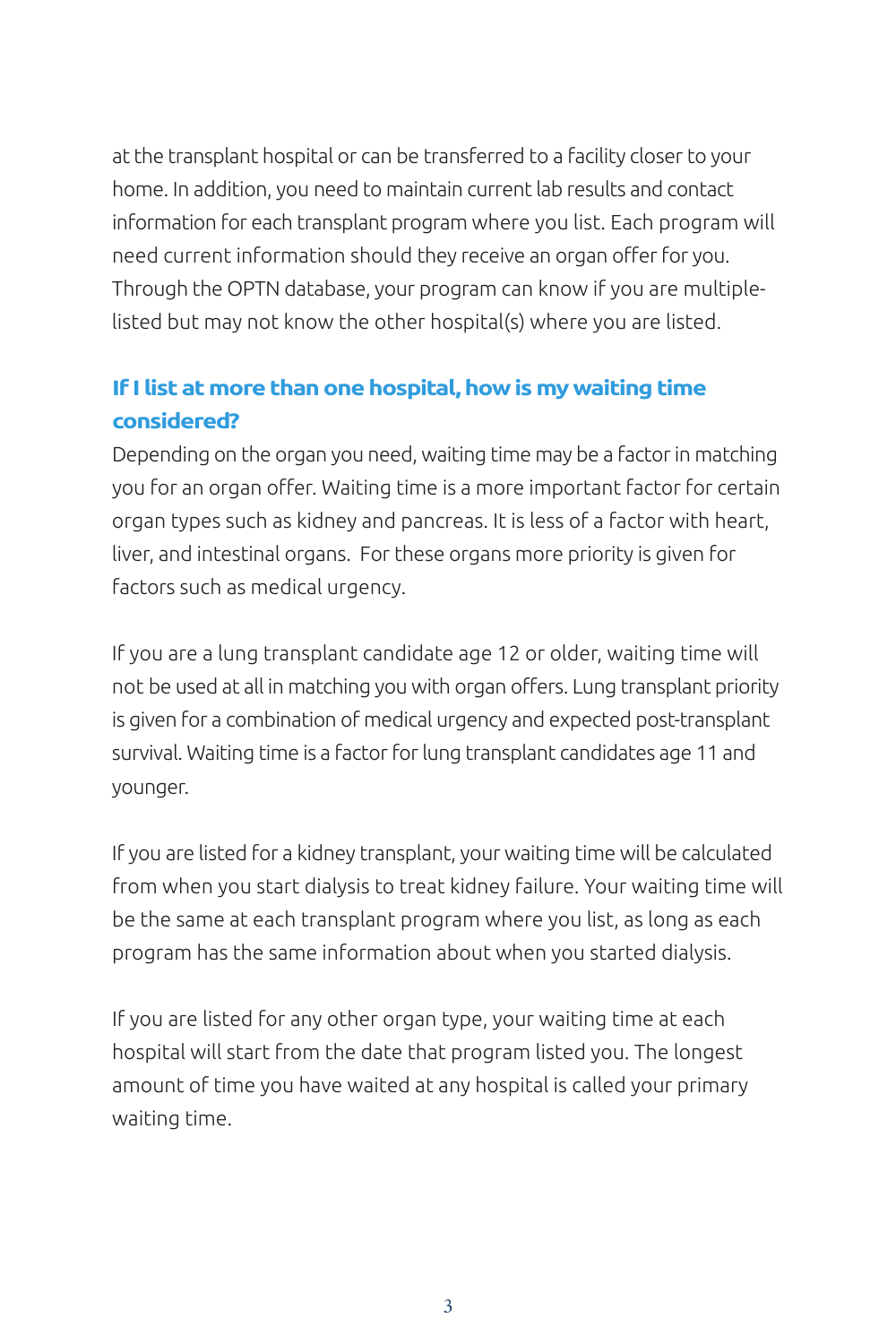OPTN policy allows you to transfer your primary waiting time to another hospital, or to switch time between programs. (For example, if you have waited 9 months at Hospital A and 6 months at Hospital B, you could switch to have 6 months at Hospital A and 9 months at Hospital B).

You are not allowed to add up or split your total waiting time among multiple hospitals. (Again, assume you have waited 9 months at Hospital A and 6 months at Hospital B. You could not assume you have 15 total months of waiting time and assign 5 months to Hospital A and 10 months to Hospital B.)

Any request to transfer or switch waiting time must be approved by the transplant programs(s) involved. Most transplant programs require a written request to swap or transfer waiting time, which will then be considered by the transplant team.

# **If I do not multiple-list but transfer my care to another hospital, what happens?**

If you want to end your listing at one hospital and transfer to another, your primary waiting time can be transferred as long as you coordinate with both programs. The new transplant program will probably ask you to request in writing to transfer the waiting time. Keep in mind that if you end your listing at one program before another program formally accepts you, you may risk losing all previous waiting time.

Sometimes a transplant program may inactivate for a period of time (for example, to replace a key member of the transplant team who leaves) or close its operations. If this happens, the OPTN requires that the program contact you and provide for your continuing care. If the inactivation is short-term you may choose to remain listed until the program becomes active again, but you will not receive organ offers during that time. If the program closes, the staff will work with you to arrange care at another hospital without loss of your primary waiting time.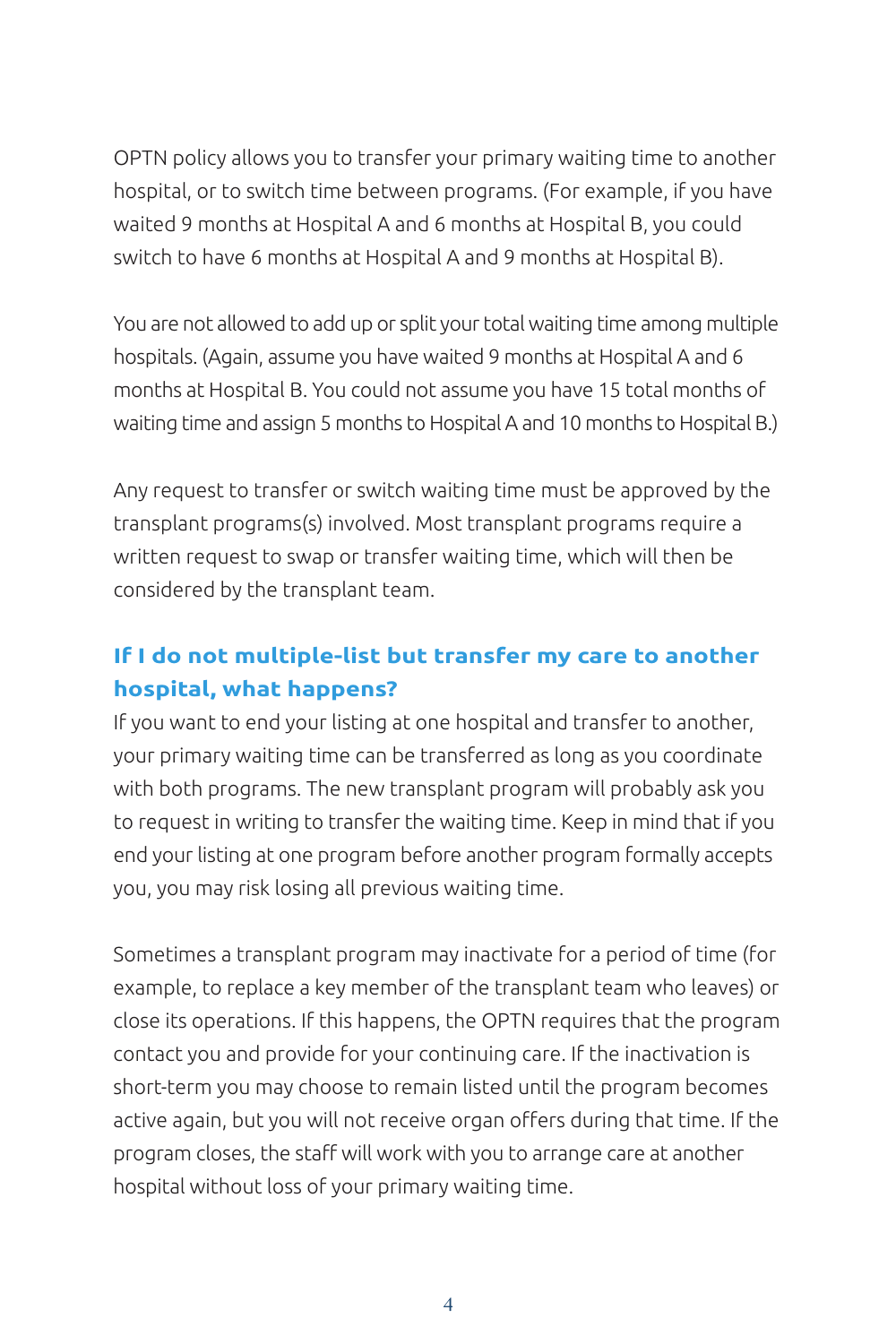### **Where can I get additional information?**

You should first contact the staff of the transplant program where you are listed or want to be listed. They will have the most specific information about how they handle requests for multiple listing and/or waiting time transfer. They will also make any needed arrangements with UNOS.

UNOS maintains a web site, Transplant Living, which contains extensive information for transplant candidates and recipients as well as their family members. The address is www.transplantliving.org. You may also wish to visit the OPTN web site at *www.optn.transplant.hrsa.gov.*

UNOS also maintains a toll-free phone information line for transplant candidates, recipients and family members. The number for Patient Services is *1-888-894-6361.*

## **Note to transplant candidates/family members:**

In accordance with OPTN policy, your transplant center is required to provide you with written information about multiple listing and transferal of waiting time. Your signature below confirms that your center provided you this booklet. Your center will keep this form on file to document compliance with this policy.

I have received the booklet *Frequently Asked Questions about Multiple Listing and Waiting Time Transfer.*

Transplant candidate/family member Date received

Transplant candidate/family member (printed)